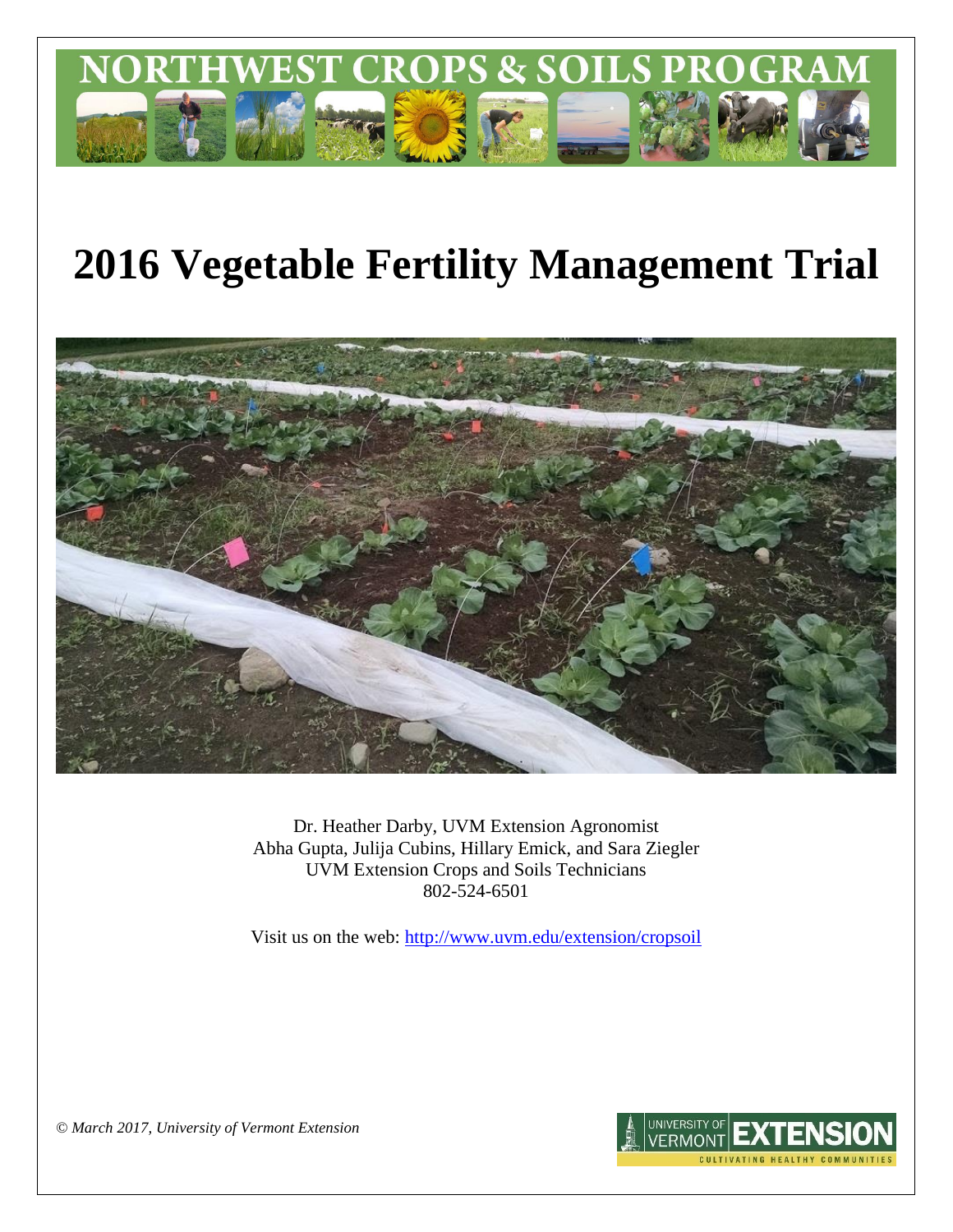## **2016 VEGETABLE FERTILITY MANAGEMENT TRIAL**

Dr. Heather Darby, University of Vermont Extension heather.darby[at]uvm.edu

Many organic vegetable producers have been relying heavily on livestock composts as a source of fertility on farms. Often, high rates of compost are applied to meet the nitrogen (N) needs of crops. When this strategy is implemented, it can lead to over application of phosphorus  $(P)$  and potassium  $(K)$ . As an example, a grower may apply poultry manure at 6 tons ac<sup>-1</sup> per year to supply vegetable crops with adequate N. This can contribute as much as 180 lbs ac<sup>-1</sup> of P per year, where vegetable crop removal of P ranges from 10-80 lbs  $ac^{-1}$  per season. In this scenario, there is an over application of P, leading to an excess of 100 lbs  $ac^{-1}$  of P or more each year the poultry manure is applied. This type of application rate can cause rapid build-up of P in soil and subsequently increase the potential risk of P loss to nearby surface water. Phosphorus loading and associated risk of loss depends on many factors including soil type, slope, and proximity to water. However, with impending water quality regulations, farmers will be required to account for their nutrient balance and work towards minimizing potential nutrient losses into the environment.

There are few alternative fertilizer options for organic growers that primarily provide N with limited P and K concentrations. Sodium nitrate (SN), also known as Chilean nitrate, is a high N fertilizer (16-0-0) that is mined from natural deposits of caliche ore found in the Atacama Desert of northern Chile. Organic growers have been attracted to SN because its N is 100% plant available, even in cold, early season soils, which makes SN especially desirable in regions like New England. There are few alternative, organic options that can quickly provide N to plants.

The goal of this research project was to evaluate the advantages of using SN and blood meal (BM;12-0-0), another organic-approved N fertilizer alternative, in cool, early season conditions to help supply the N requirements of crops and reduce P loading from other types of organic approved fertility sources. The two crops studied were sweet corn and cabbage. These crops were chosen because they are generally planted early in the season, in cold soils, and are relatively heavy N feeders.

## **MATERIALS AND METHODS**

The trial was conducted at Borderview Research Farm in Alburgh, VT. For both crops, the experimental design was a randomized complete block with four replications. The previous crop was sod composed of perennial cool season grasses. The sod was plowed in the fall of 2015. The field was spring disked and rototilled lightly just prior to planting. General plot management is listed in Table 1 and soil test results for the trial area is listed in Table 2.

| <b>Trial Information</b> | <b>Borderview Research Farm</b><br>Alburgh, VT |
|--------------------------|------------------------------------------------|
| Soil Type                | Benson rocky silt loam<br>8-15% slope          |
| Previous crop            | Sod                                            |
| Tillage methods          | Fall plow and spring disk and rototiller       |

## **Table 1. General plot management for both cabbage and sweet corn, 2016.**

### **Table 2. Soil quality characteristics, vegetable fertility trial, Alburgh, VT, 2016.**

| pH  | Organic matter | <b>Phosphorus</b> | <b>Potassium</b> | Calcium | <b>Magnesium</b> | Sodium | <b>Aluminum</b> |
|-----|----------------|-------------------|------------------|---------|------------------|--------|-----------------|
|     | $\frac{0}{6}$  | ppm               | ppm              | ppm     | ppm              | ppm    | ppm             |
| 0.0 | 3.33           | 3.65              | 50               | 2240    | 102              |        | 22.0            |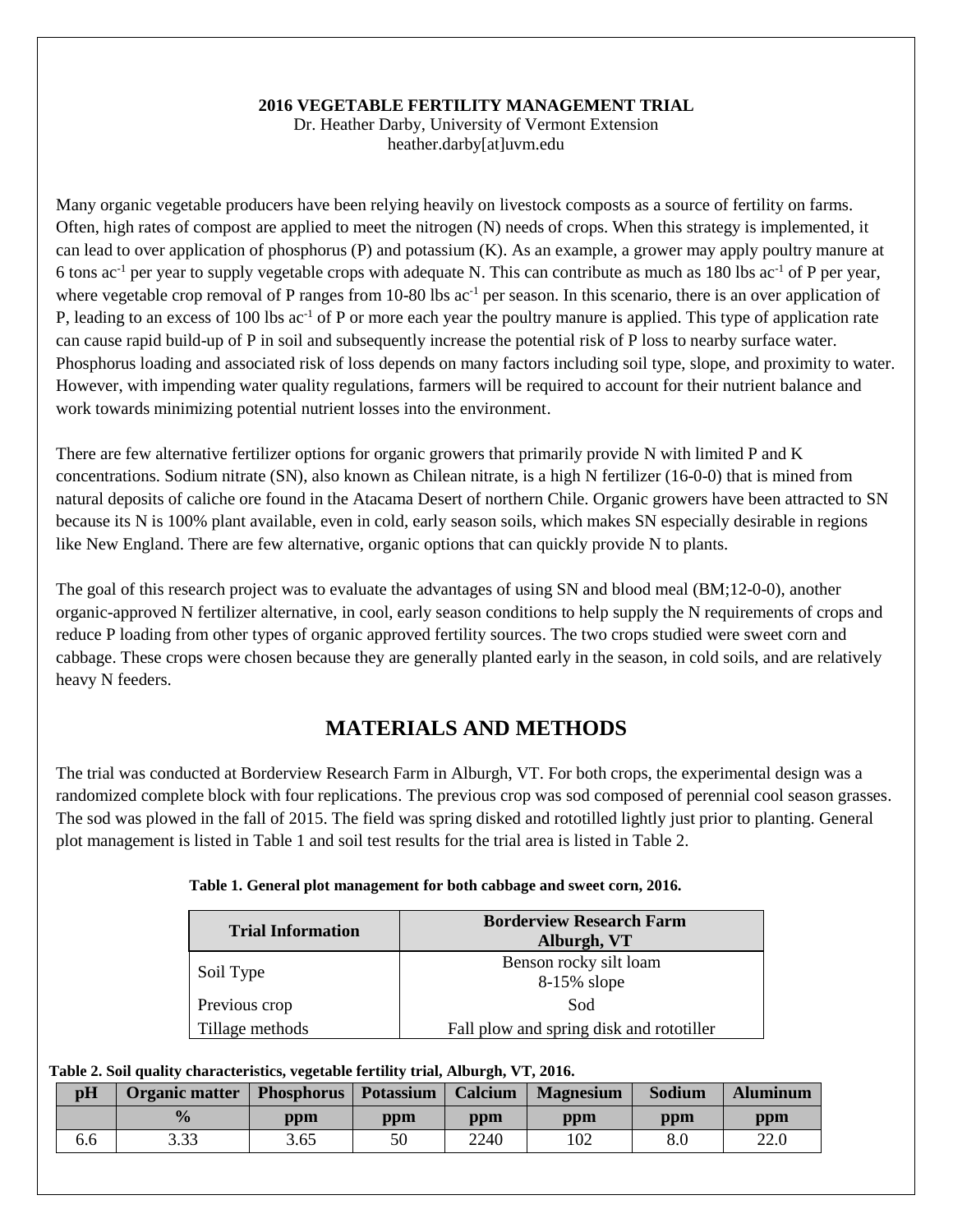The cabbage variety, 'Farao,' was transplanted on 7-May. The sweet corn variety, 'Luscious,' was seeded on 25-May. Plots were 5' x 10' for the cabbage and 10' x 20' for the sweet corn. Cabbage was spaced 30" between rows and 12" within the row. General plot management for each crop is listed in Tables 3 and 4.

| Table 3. Cabbage plot information, 2016. |
|------------------------------------------|
|------------------------------------------|

|                            | <b>Borderview Research Farm</b> |  |  |  |  |  |  |
|----------------------------|---------------------------------|--|--|--|--|--|--|
| <b>Cabbage Information</b> | Alburgh, VT                     |  |  |  |  |  |  |
| Variety                    | Farao                           |  |  |  |  |  |  |
| Nutrient requirements      | 120 lbs $ac^{-1}$ nitrogen      |  |  |  |  |  |  |
| Planting dates             | $7-May$                         |  |  |  |  |  |  |
| Fertilizer dates           | 5-May poultry manure            |  |  |  |  |  |  |
|                            | 7-May starter fertilizer        |  |  |  |  |  |  |
|                            | 3-Jun topdress                  |  |  |  |  |  |  |
| Cupping date               | $12$ -Jun                       |  |  |  |  |  |  |
| Harvest date               | $12$ -Jul                       |  |  |  |  |  |  |
| Plant spacing              | $30'' \times 12''$              |  |  |  |  |  |  |

## **Table 4. Sweet corn plot information, 2016.**

| <b>Sweet Corn Information</b> | <b>Borderview Research Farm</b><br>Alburgh, VT |
|-------------------------------|------------------------------------------------|
| Variety                       | Luscious                                       |
| Nutrient requirements         | 115 lbs $ac^{-1}$ nitrogen                     |
| Planting dates                | $25-May$                                       |
| Fertilizer dates              | 20-May poultry manure                          |
|                               | 9-Jun starter fertilizer                       |
|                               | 23-Jun topdress                                |
| Tasseling date                | $22$ -Jul                                      |
| Silking date                  | $2-Aug$                                        |
| Harvest date                  | $8-Aug$                                        |
| Plant spacing                 | 22,000 seeds $ac^{-1}$                         |



Main plots were six fertilizer treatments and one unfertilized control (Tables 5 and 6). Fertilizer treatments were determined to meet crop N needs, which is 120 lbs ac<sup>-1</sup> for cabbage and 115 lbs ac<sup>-1</sup> for sweet corn based off of the New England Vegetable Management Guide (Univ. of CT, Univ. of Mass, Univ. of ME, Univ. of NH, Univ. of RI, UVM). Fertilizer treatments consisted of poultry manure and BM or poultry manure, BM, and SN, at varying rates and application times.

Poultry manure was applied to all cabbage plots, except the control plots, at a rate of  $750$  lbs  $ac^{-1}$ , on  $5$ -May. Poultry manure was applied to all sweet corn plots, except the control plots, at a rate of 500 lbs ac<sup>-1</sup>, on 20-May. Poultry manure was only applied to a maximum not to exceed P removal rate of each crop. The goal was to apply at rates that would minimize P build-up in the soil.

**Image 1. Sweet corn near side-dressing, Alburgh, VT, 2016.**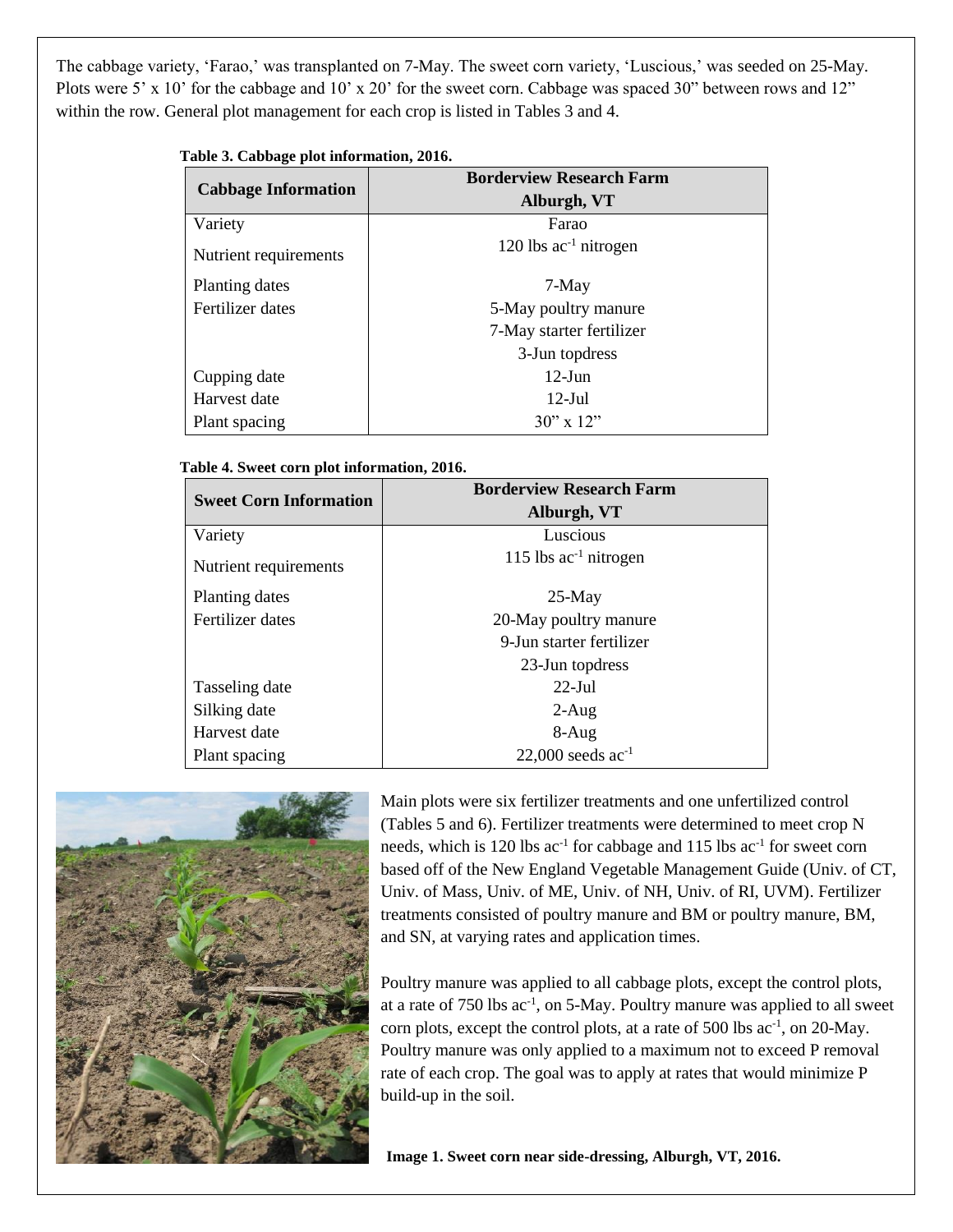The remainder of the crop's N needs was met by applying SN and BM at two different times (starter and topdress). The SN and BM applied as starter were incorporated around the base of each plant during cabbage transplant (7-May) and at the V1 stage for sweet corn on (9-Jun). The SN and BM applied as a topdress was incorporated around the base of each plant on 3-Jun for the cabbage, at the cupping stage (initiation of head formation), and 23-Jun for the sweet corn, when plants were 6-12" tall (Image 1).

| <b>Treatment</b>                         | Blood meal $(12-0-0)$         |            |               |                               | Sodium nitrate $(16-0-0)$ |               |
|------------------------------------------|-------------------------------|------------|---------------|-------------------------------|---------------------------|---------------|
|                                          | $\text{lbs}$ ac <sup>-1</sup> | $%$ N need | <b>Timing</b> | $\text{lbs}$ ac <sup>-1</sup> | $%$ N need                | <b>Timing</b> |
| $S - BM$ high                            | 687                           | 69         | S             | 0                             | U                         |               |
| S – BM med and SN low                    | 487                           | 49         | S             | 150                           | 20                        | S             |
| S – BM low and SN high                   | 287                           | 29         | S             | 300                           | 40                        | S             |
| $T - BM$ high                            | 687                           | 69         | $\mathbf{T}$  |                               | O                         |               |
| $S - BM \text{ med}, T - SN \text{ low}$ | 487                           | 49         | S             | 150                           | 20                        | $\mathbf{T}$  |
| $S - BM$ low, $T - SN$ high              | 287                           | 29         | S             | 300                           | 40                        | T             |
| <b>CONTROL</b>                           | $\theta$                      |            |               |                               | 0                         |               |

## **Table 5. Cabbage fertilizer treatments, Alburgh, Vermont, 2016.**

 $S =$  starter, applied on 7-May; T = topdress, applied on 3-Jun

 $BM = blood$  meal;  $SN = sodium$  nitrate

### **Table 6. Sweet corn fertilizer treatments, Alburgh, Vermont, 2016.**

| <b>Treatment</b>                         | Blood meal $(12-0-0)$         |            |               | Sodium nitrate (16-0-0)       |            |               |
|------------------------------------------|-------------------------------|------------|---------------|-------------------------------|------------|---------------|
|                                          | $\text{lbs}$ ac <sup>-1</sup> | $%$ N need | <b>Timing</b> | $\text{lbs}$ ac <sup>-1</sup> | $%$ N need | <b>Timing</b> |
| $S - BM$ high                            | 750                           | 78         | S             | $\Omega$                      | $\theta$   |               |
| S – BM med and SN low                    | 558                           | 58         | S             | 144                           | 20         | S             |
| S – BM low and SN high                   | 367                           | 38         | S             | 288                           | 40         | S             |
| $T - BM$ high                            | 750                           | 78         | т             |                               | $\Omega$   |               |
| $S - BM \text{ med}, T - SN \text{ low}$ | 558                           | 58         | S             | 144                           | 20         | ᠇             |
| $S - BM$ low, $T - SN$ high              | 367                           | 38         | S             | 288                           | 40         | $\mathbf{T}$  |
| <b>CONTROL</b>                           | 0                             |            |               |                               |            |               |

 $S =$  starter, applied on 9-Jun; T = topdress, applied on 23-Jun

 $BM = blood$  meal;  $SN = sodium$  nitrate

For both crops, soil nitrate samples were taken every two weeks until harvest. Soil temperature was continuously measured after seeding and transplanting using small, temperature recording devices called Thermochron I-buttons, made by Embedded Data Systems (Lawrenceburg, Kentucky). The I-buttons were buried 4 inches beneath the soil surface. Soil moisture was measured weekly using a soil moisture thetaprobe, made by Delta-T Devices (Cambridge, UK).

The middle four heads of cabbage per plot were harvested by hand on 12-Jul. At harvest, the following quality standards were measured: uniformity was measured visually over the entire plot to estimate whether all the heads were maturing at the same time and whether there were abnormalities, using a 1 (low uniformity) to 9 (high uniformity) scale; head solidity was measured visually and by touch over the four middle heads, using a 1 (less solid) to 9 (more solid) scale; weight of each head harvested was measured; leaf thickness of the outer, wrapper leaf was measured for each harvested head using a digital caliper; tipburn was measured by cutting each head longitudinally and examining the young, inner leaves for necrotic margins and noted as either present or absent; and percent moisture was measured by sampling approximately 1 cup of each of the four heads harvested, chopping the cabbage in a food processor, and then taking approximately ½ cup of the chopped cabbage and recording the wet weight and drying it at  $105^{\circ}$  F till it reached a stable dry weight.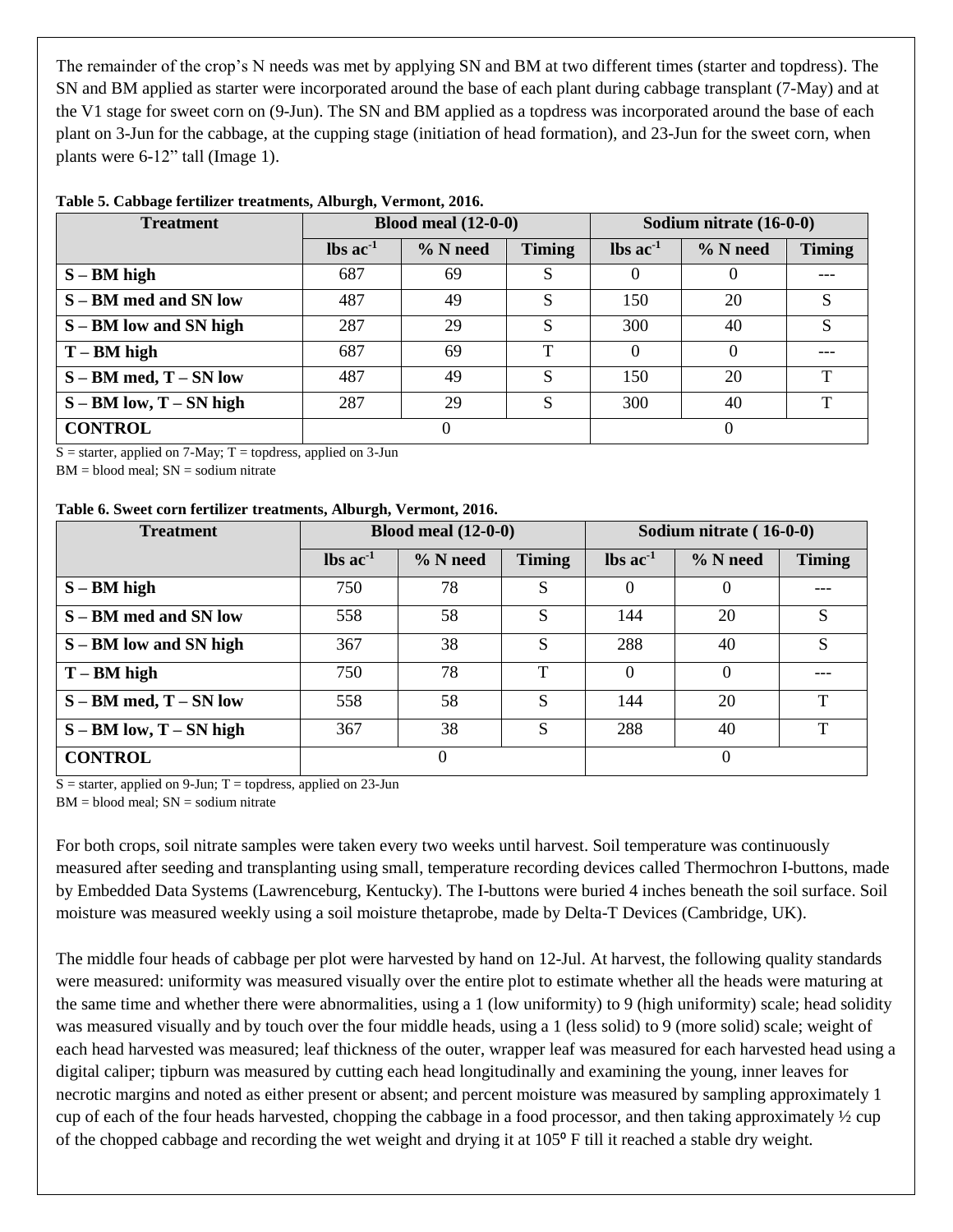The corn tasseling date was 22-Jul and the silking date was 2-Aug for sweet corn in all treatments (Table 5). Just prior to harvest, populations were counted and plant height and ear height were measured from the middle two rows only. Sweet corn was harvested by hand on 8-Aug from the middle two rows. At harvest, stalk nitrate was measured by taking 8" stalk samples 6" above the ground level. Samples were sent to Dairy One Laboratory (Ithaca, NY) for analysis. Percent moisture was measured by shaving kernels off of 3 ears per plot, making a slurry of the kernels in a food processor, and then taking approximately  $\frac{1}{4}$  cup of the slurry and recording the wet weight and drying it at  $105^{\circ}$  F till it reached a stable dry weight. The number of ears in the middle two rows of corn was recorded. Also, the ear length, ear diameter, length of unfilled tip, husked corn ear weight, and unhusked corn ear weight were measured for 10 randomly selected ears from the middle two rows of corn per plot. Uniformity was measured visually over the entire plot and for a subsample of 10 randomly selected husked corn ears and rated on a 1 to 9 scale (low-high). Northern corn leaf blight and rust were measured visually over the middle two rows of corn and rated on a 0 to 5 scale (no disease – severe infection).

Results were analyzed with an analysis of variance in SAS (Cary, NC). The Least Significant Difference (LSD) procedure was used to separate cultivar means when the F-test was significant ( $p < 0.10$ ).

Variations in yield and quality can occur because of variations in genetics, soil, weather and other growing conditions. Statistical analysis makes it possible to determine whether a difference among varieties is real, or whether it might have occurred due to other variations in the field. At the bottom of each table, a LSD value is presented for each variable (i.e. yield). Least Significant differences (LSD's) at the 10% level of probability are shown. Where the difference between two treatments within a column is equal to or greater than the LSD value at the bottom of the column, you can be sure in 9 out of 10 chances that there is a real difference between the two varieties. Treatments that were not significantly lower in performance than the highest value in a particular column are indicated with an asterisk. In the example below, A is

significantly different from C but not from B. The difference between A and B is equal to 1.5, which is less than the LSD value of 2.0. This means that these varieties did not differ in yield. The difference between A and C is equal to 3.0, which is greater than the LSD value of 2.0. This means that the yields of these varieties were significantly different from one another. The asterisk indicates that B was not significantly lower than the top yielding variety.

| Yield  |
|--------|
| 6.0    |
| $7.5*$ |
| $9.0*$ |
| 2.0    |
|        |

## **RESULTS**

Seasonal precipitation and temperature were recorded with a Davis Instrument Vantage Pro2 weather station, equipped with a WeatherLink data logger at Borderview Farm in Alburgh, VT. The growing season was dryer than normal with May-Sep getting 7.27 fewer inches of precipitation as compared to historical averages (Table 7). Temperatures in Jun-Jul were comparable to normal averages, while May and Aug-Sep were at least 1.8 degrees warmer than normal, per month. Overall, there were an accumulated 2562 Growing Degree Days (GDDs) this season, approximately 268 more than the historical average.

 **Table 7. Seasonal weather data collected in Alburgh, VT, 2016.**

| Alburgh, VT                       | <b>May</b> | <b>June</b> | July    | <b>August</b> | <b>September</b> |
|-----------------------------------|------------|-------------|---------|---------------|------------------|
| Average temperature $(^{\circ}F)$ | 58.1       | 65.8        | 70.7    | 71.6          | 63.4             |
| Departure from normal             | 1.80       | 0.00        | 0.10    | 2.90          | 2.90             |
|                                   |            |             |         |               |                  |
| Precipitation (inches)            | 1.50       | 2.80        | 1.80    | 3.00          | 2.50             |
| Departure from normal             | $-1.92$    | $-0.88$     | $-2.37$ | $-0.93$       | $-1.17$          |
|                                   |            |             |         |               |                  |
| Growing Degree Days (base 50°F)   | 340        | 481         | 640     | 663           | 438              |
| Departure from normal             | 74         | 7           |         | 82            | 104              |

Based on weather data from a Davis Instruments Vantage Pro2 with WeatherLink data logger. Alburgh precipitation data from August-October was provided by the NOAA data for Highgate, VT. Historical averages are for 30 years of NOAA data (1981-2010) from Burlington, VT.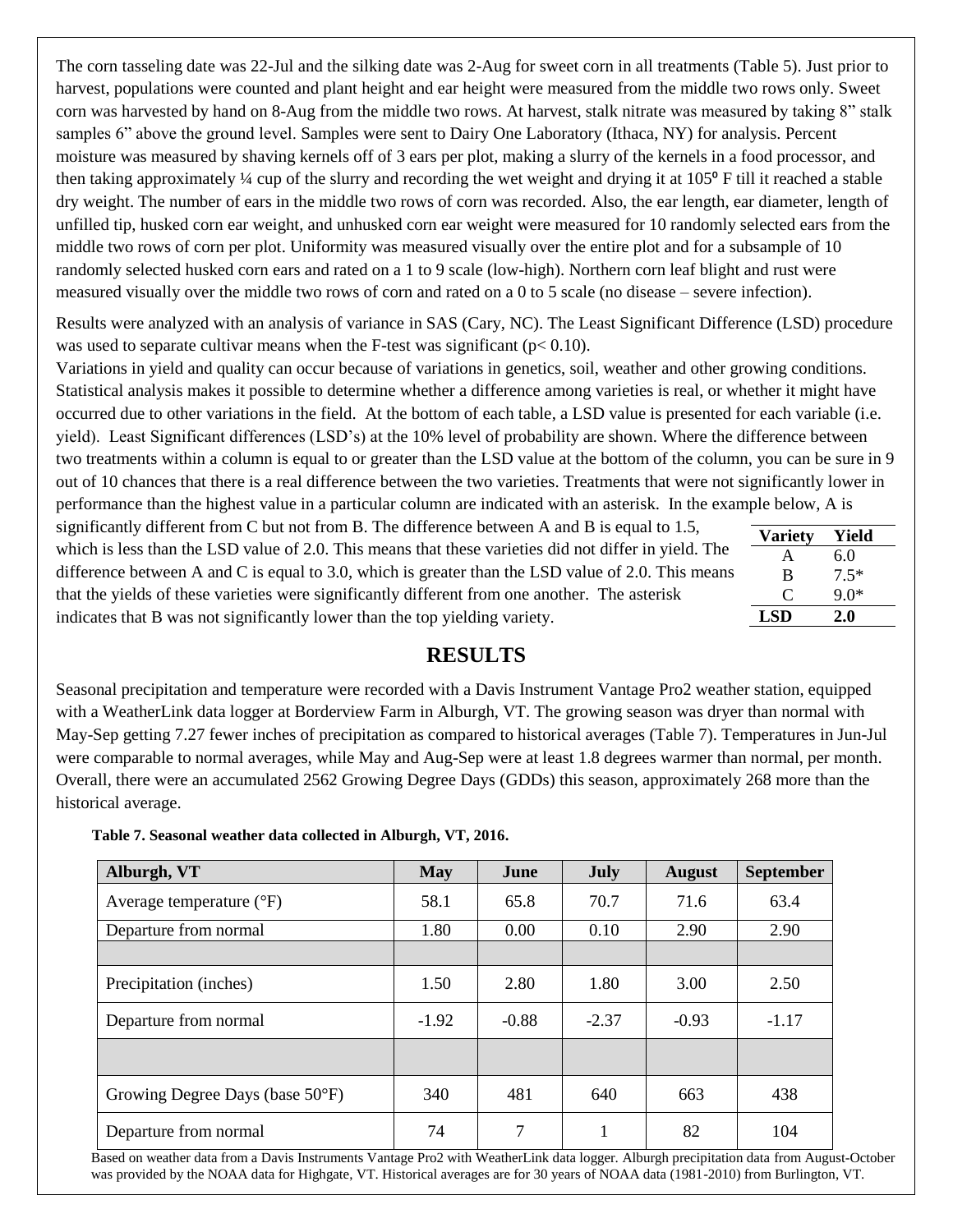## **Cabbage fertility trial, Alburgh, VT, 2016**

All treatments that received supplemental fertilizer yielded significantly higher than the control (Table 8). Treatments with SN and BM applied as supplemental fertilizer yielded significantly higher than the BM only treatments. These results indicate that application of SN provided a yield advantage, which is likely due to the fact that it is plant available even in cold soils. No supplemental fertilizer resulted in the lowest yields, as shown by the control treatment. It is likely that the control plots did not receive enough N early in the season, during the crucial period of plant growth, because the decomposing organic matter from the plow-down sod had not yet become plant available. Mineralization begins once soil temperatures begin to rise over 55<sup>o</sup>F. The cool soils in the cabbage plots meant low microbial activity and low organic matter mineralization. This indicates the value to adding some readily available N to early season crops that are often grown in cool soils.

|                                          | Average head weight |      | Yield                 |          |  |
|------------------------------------------|---------------------|------|-----------------------|----------|--|
| <b>Treatment</b>                         | <b>lbs</b>          | Rank | wet tons<br>$ac^{-1}$ | Rank     |  |
| $S - BM$ high                            | 2.30                | DC   | 16.0                  | DC       |  |
| S – BM med and SN low                    | $2.68*$             | AB   | $19.1*$               | AB       |  |
| S – BM low and SN high                   | $2.85*$             | A    | $19.9*$               | $\bf AB$ |  |
| $T - BM$ high                            | 2.08                | D    | 14.5                  | D        |  |
| $S - BM \text{ med}, T - SN \text{ low}$ | <b>BC</b><br>2.48   |      | 17.3                  | BC       |  |
| $S - BM$ low, $T - SN$ high              | $2.86*$             | A    | $19.9*$               | A        |  |
| <b>CONTROL</b>                           | 1.33                | E    | 9.26                  | E        |  |
| p-value                                  | < 0.0001            |      | < 0.0001              |          |  |
| LSD(0.10)                                | 0.360               |      | 2.59                  |          |  |
| <b>Trial mean</b>                        | 2.37                |      |                       | 16.6     |  |

| Table 8. Cabbage harvest yield data, Alburgh, VT, 2016. |  |  |  |  |  |  |
|---------------------------------------------------------|--|--|--|--|--|--|
|---------------------------------------------------------|--|--|--|--|--|--|

\*Treatments marked with an asterisk did not perform statistically worse than the top performing treatment  $(p=0.10)$ . Treatments in **bold** were top performers for the given variable.

Treatments with the same letter did not perform statistically different from one another.

NS – There was no statistical difference between treatments in a particular column (p=0.10).

 $S =$  starter, applied on 7-May,  $T =$  topdress, applied on 3-Jun.

 $BM = blood$  meal;  $SN = sodium$  nitrate.

Cabbage quality was also significantly impacted by supplemental fertilizer additions (Table 9). Again treatments with a combination of SN and BM were among top performers for cabbage uniformity and cabbage head solidity (Table 9).

|  |  |  | Table 9. Cabbage harvest quality data, Alburgh, VT, 2016. |
|--|--|--|-----------------------------------------------------------|
|  |  |  |                                                           |

| <b>Treatment</b>            | <b>Uniformity</b>        |               | <b>Tipburn</b>                | <b>Solidity</b>                         |              | <b>Moisture</b> | <b>Leaf thickness</b> |
|-----------------------------|--------------------------|---------------|-------------------------------|-----------------------------------------|--------------|-----------------|-----------------------|
|                             | $1 =$ low,<br>$9 = high$ | Rank          | $1 =$ present,<br>$0=$ absent | $1 =$ less<br>dense, $9=$<br>more dense | Rank         | $\frac{6}{6}$   | micrometer            |
| $S - BM$ high               | $5.00*$                  | AB            | $\theta$                      | 4.75                                    | C            | 91.7            | 1.31                  |
| S – BM med and SN low       | $4.75*$                  | AB            | $\theta$                      | $6.00*$                                 | $\mathbf{A}$ | 92.3            | 1.01                  |
| S – BM low and SN high      | $6.00*$                  | AB            | $\overline{0}$                | 5.00                                    | BC           | 92.4            | 1.16                  |
| $T - BM$ high               | 4.25                     | B             | $\Omega$                      | 5.00                                    | BС           | 92.3            | 1.12                  |
| $S - BM$ med, $T - SN$ low  | $5.00*$                  | AB            | $\overline{0}$                | $5.75*$                                 | AB           | 91.7            | 1.12                  |
| $S - BM$ low, $T - SN$ high | $6.25*$                  | A             | $\theta$                      | $6.00*$                                 | A            | 92.4            | 1.13                  |
| <b>CONTROL</b>              | 2.25                     | $\mathcal{C}$ | $\theta$                      | 2.25                                    | D            | 91.8            | 0.981                 |
| p-value                     | 0.04                     |               | N/A                           | < 0.0001                                |              | 0.50            | 0.73                  |
| LSD(0.10)                   | 1.91                     |               | NS                            | 0.890                                   |              | <b>NS</b>       | <b>NS</b>             |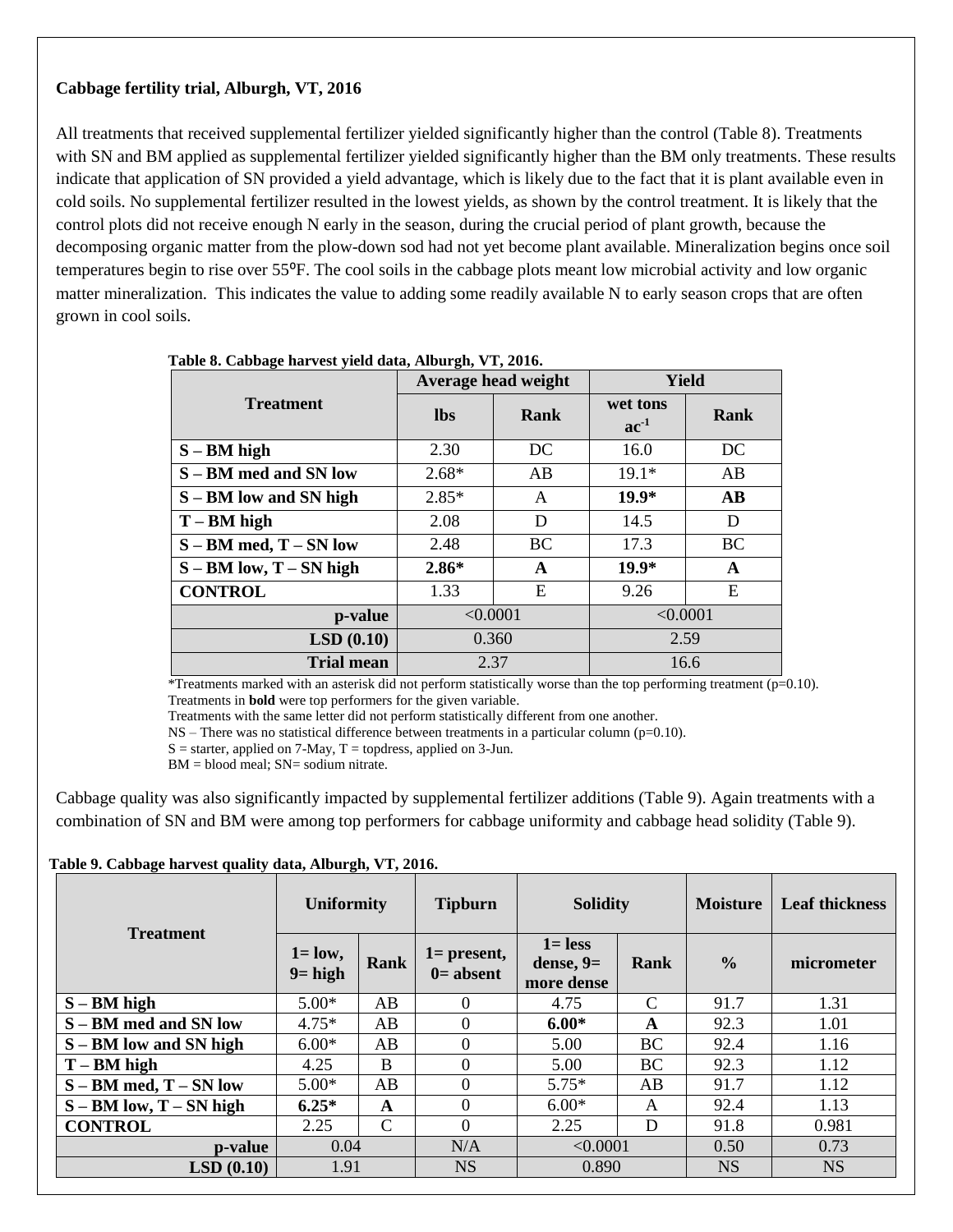| <b>There</b><br>------<br>Trial<br>_________________ | $\overline{\phantom{a}}$<br>. | ____ | $\overline{\phantom{a}}$ | $\overline{\phantom{a}}$ |
|------------------------------------------------------|-------------------------------|------|--------------------------|--------------------------|
|                                                      |                               |      |                          |                          |

\*Treatments marked with an asterisk were not statistically different than the top performing treatment shown in **bold** (p=0.10). Treatments with the same letter did not perform statistically different from one another.

 $NS$  – There was no statistical difference between treatments in a particular column (p=0.10).

 $S =$  starter, applied on 7-May;  $T =$  topdress, applied on 3-Jun.

 $BM = blood$  meal;  $SN = sodium$  nitrate.

The cost of fertilizing using the treatments from this trial is provided below (Table 10). Farmers commonly spend around \$500 ac<sup>-1</sup> in fertility. However, the return on investing in the fertility treatment may be worth the added yield gain (Table 11). The 'S – BM med and SN low' treatment yielded among the top performers, uses the allowable amount of SN for organic growers (20% of crop N requirements), and has an \$18.87 yield gain for every dollar invested in the fertility treatment. The value of this yield gain is \$16,168 ac<sup>-1</sup>. The other high yielding treatments, 'S – BM low and SN high' and 'S – BM low, T – SN high' provided higher returns on investment, however, they can only be used by conventional farmers since they exceed the 20% maximum amount of SN allowable for organic farmers.

In addition, it is important for growers to consider the potential gain from reducing the amount of land needed to be cultivated, labor costs, and increased income from higher yield, when deciding on their fertility investment.

| <b>Treatment</b>                         | <b>Poultry manure</b><br>5-4-3, $$0.25$ lb <sup>-1</sup> |               |                               | <b>Blood meal</b><br>12-0-0, \$1.21 lb <sup>-1</sup> | Sodium nitrate<br>16-0-0, $$0.53$ lb <sup>-1</sup> | <b>Total</b><br>cost |         |
|------------------------------------------|----------------------------------------------------------|---------------|-------------------------------|------------------------------------------------------|----------------------------------------------------|----------------------|---------|
|                                          | $\text{lbs}$ ac <sup>-1</sup>                            | $Cost $ ac-1$ | $\text{lbs}$ ac <sup>-1</sup> | $Cost $ ac-1$                                        | $\text{lbs}$ ac <sup>-1</sup>                      | $Cost $ ac-1$        | $$ac-1$ |
| $S - BM$ high                            | 750                                                      | 188           | 687                           | 831                                                  | $\Omega$                                           | $\Omega$             | 1019    |
| S – BM med and SN low                    | 750                                                      | 188           | 487                           | 589                                                  | 150                                                | 80                   | 857     |
| S – BM low and SN high                   | 750                                                      | 188           | 287                           | 347                                                  | 300                                                | 160                  | 695     |
| $T - BM$ high                            | 750                                                      | 188           | 687                           | 831                                                  | $\Omega$                                           | $\Omega$             | 1019    |
| $S - BM \text{ med}, T - SN \text{ low}$ | 750                                                      | 188           | 487                           | 589                                                  | 150                                                | 80                   | 857     |
| $S - BM$ low, $T - SN$ high              | 750                                                      | 188           | 287                           | 347                                                  | 300                                                | 160                  | 695     |
| <b>CONTROL</b>                           |                                                          |               |                               | CONTROL - PREVIOUS YEAR'S SOD CONTRIBUTIONS          |                                                    |                      |         |

**Table 10. Cost of cabbage fertilizer treatments, Alburgh, Vermont, 2016.** 

 $S =$  starter, applied on 7-May;  $T =$  topdress, applied on 3-Jun.

 $BM = blood$  meal;  $SN = sodium$  nitrate.

## **Table 11. Yield return per dollar invested in fertility treatment, compared to control treatment, Alburgh, Vermont, 2016.**

|                                          | <b>Yield increase over</b><br>control with no fertilizer | Value of yield<br>increase* | Return per dollar<br>spent in fertilizer |               |
|------------------------------------------|----------------------------------------------------------|-----------------------------|------------------------------------------|---------------|
| <b>Treatment</b>                         |                                                          | $$ac-1$                     |                                          | $\frac{0}{0}$ |
|                                          | wet tons ac <sup>-1</sup>                                |                             |                                          |               |
| $S - BM$ high                            | 6.74                                                     | 11188                       | 10.97                                    | 1097          |
| S – BM med and SN low                    | 9.74                                                     | 16168                       | 18.87                                    | 1887          |
| S – BM low and SN high                   | 10.64                                                    | 17662                       | 25.41                                    | 2541          |
| $T - BM$ high                            | 5.24                                                     | 8698                        | 8.54                                     | 854           |
| $S - BM \text{ med}, T - SN \text{ low}$ | 8.04                                                     | 13346                       | 15.57                                    | 1557          |
| $S - BM$ low, $T - SN$ high              | 10.64                                                    | 17662                       | 25.41                                    | 2541          |

 $S =$  starter, applied on 7-May;  $T =$  topdress, applied on 3-Jun.

 $BM = blood$  meal;  $SN = sodium$  nitrate.

\* Using \$0.83/lb cabbage. USDA Economic Research Service, Organic prices, 2012

For both crops, soil nitrate samples were taken every two weeks until harvest. Soil nitrate-N levels were comparable among all treatments for all sample dates, except for the 21-Jun and 5-Jul sample dates (Figure 1). On the 21-Jun sample date, four out of the five fertilizer treatments with BM applied as a starter (7-May) fertilizer peaked in soil nitrate-N levels, about 45 days after the BM was applied. Of the three treatments that did not peak in soil nitrate on 21-Jun, one was the control which did not receive BM and another received BM later in the season, as a topdress application. Essentially,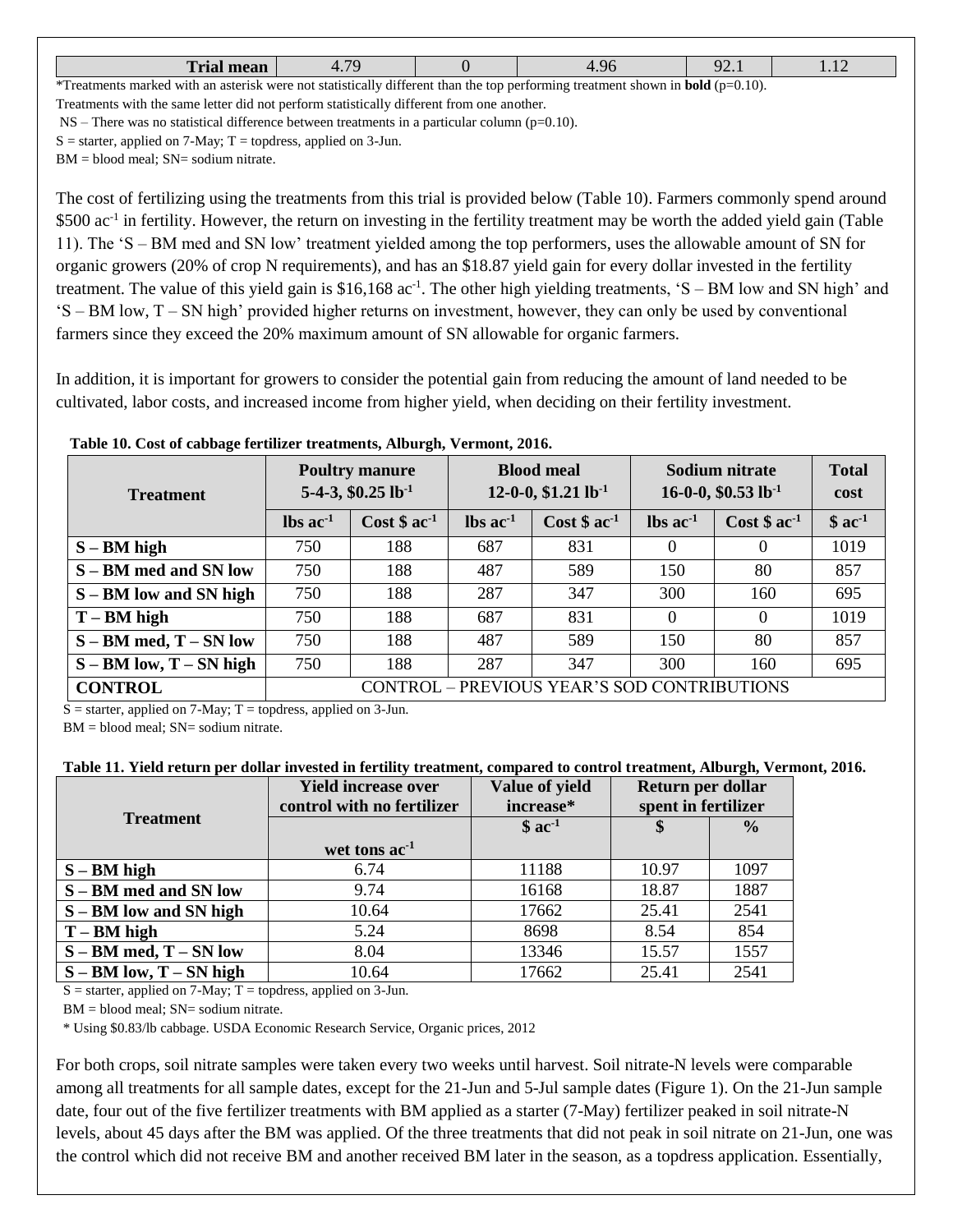the BM requires roughly 45 days for the majority of the nitrogen to become plant available and was likely too late to meet the majority of the N requirements of the cabbage crop.



**Figure 1. Soil nitrate levels in the cabbage fertility trial, 10-May and 23-May p-value = 0.48, 8-Jun p-value = 0.17, 21-Jun pvalue = 0.01, 5-Jul p-value = 0.001, Alburgh, VT, 2016.**

As to be expected with a spring cabbage planting, soil minimum temperatures were relatively cool in May (Figure 2). Soil moisture was relatively low and the season was fairly dry. Interestingly, soil moisture experienced a peak on 8-Jun, which coincides with when the soil nitrate levels peaked in the control plots (Figure 1). It is possible that the increased moisture aided with sod decomposition and therefore N availability.



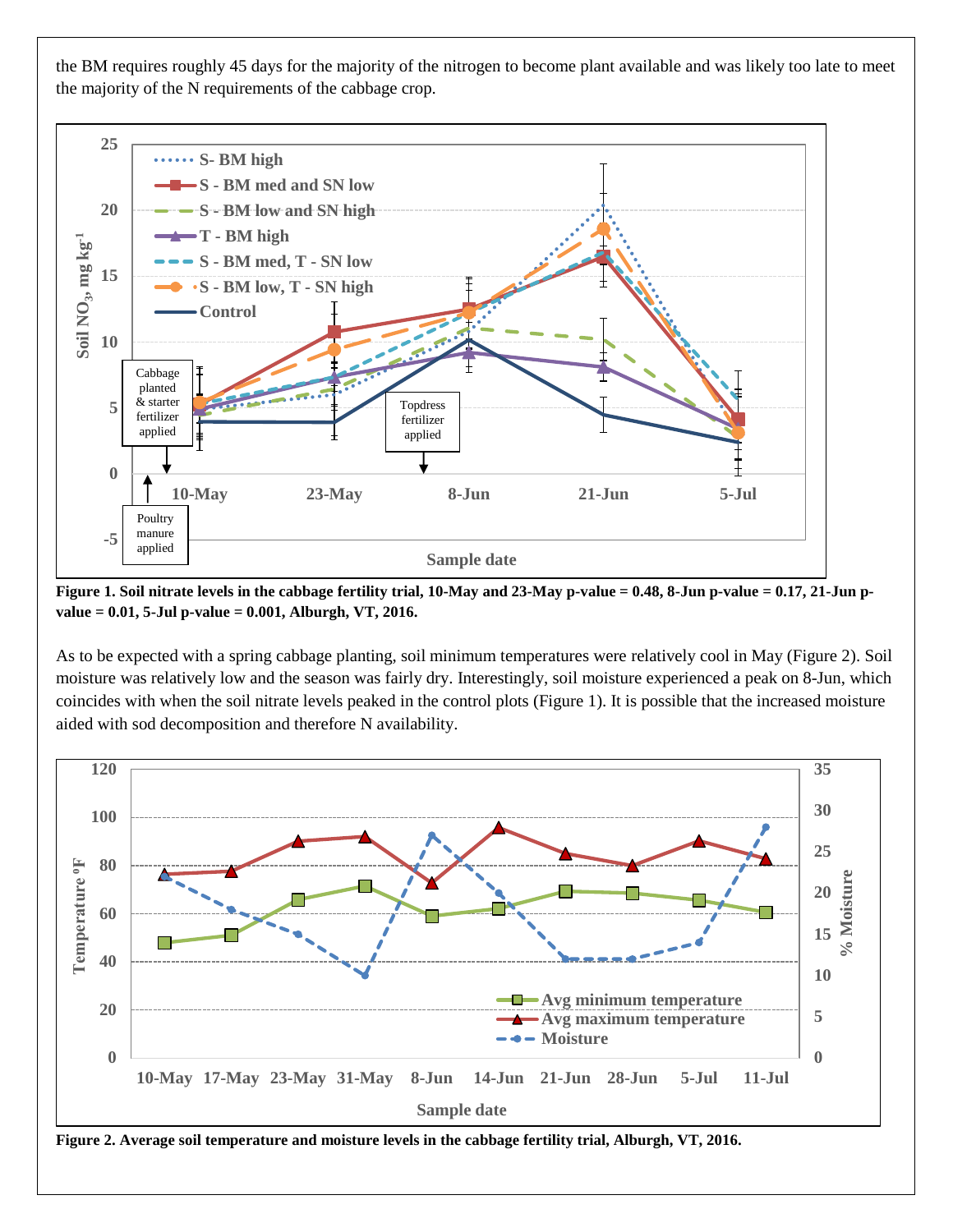## **Sweet corn fertility trial, Alburgh, VT, 2016**

There were no statistical differences between treatments for number of harvested ears, plant population, yield, or stalk nitrate levels for the sweet corn (Table 12). This is likely due to the fact that the organic N from the previous year's sod became plant available for the sweet corn. It is worth noting that the sweet corn was planted almost three weeks after the cabbage, which likely impacted how much N from the sod was available to each crop.

Corn stalk nitrate levels were in the optimum range (750-2000 ppm) for all treatments, except the  $S - BM$  low,  $T - SN$ high' treatment, which was slightly excessive. This shows that all plots received adequate N for production.

| $\frac{1}{2}$ and $\frac{1}{2}$ is the correct correct function $\frac{1}{2}$ and $\frac{1}{2}$ and $\frac{1}{2}$ is $\frac{1}{2}$ is $\frac{1}{2}$ is $\frac{1}{2}$ is $\frac{1}{2}$ is $\frac{1}{2}$ is $\frac{1}{2}$ is $\frac{1}{2}$ is $\frac{1}{2}$ is $\frac{1}{2}$ is $\frac{1}{2$<br><b>Treatment</b> | <b>Harvested ears</b> | <b>Plant population</b> | Yield       | <b>Stalk nitrate</b> |  |
|----------------------------------------------------------------------------------------------------------------------------------------------------------------------------------------------------------------------------------------------------------------------------------------------------------------|-----------------------|-------------------------|-------------|----------------------|--|
|                                                                                                                                                                                                                                                                                                                | $ac^{-1}$             | $ac^{-1}$               | tons $ac-1$ | ppm                  |  |
| $S - BM$ high                                                                                                                                                                                                                                                                                                  | 17900                 | 11800                   | 6.29        | 1310                 |  |
| S – BM med and SN low                                                                                                                                                                                                                                                                                          | 20300                 | 11500                   | 7.48        | 1900                 |  |
| S – BM low and SN high                                                                                                                                                                                                                                                                                         | 17900                 | 12200                   | 5.59        | 1390                 |  |
| $T - BM$ high                                                                                                                                                                                                                                                                                                  | 16100                 | 12700                   | 5.76        | 1480                 |  |
| $S - BM \text{ med}, T - SN \text{ low}$                                                                                                                                                                                                                                                                       | 18700                 | 11300                   | 6.19        | 1110                 |  |
| $S - BM$ low, $T - SN$ high                                                                                                                                                                                                                                                                                    | 16600                 | 10200                   | 6.20        | 2090                 |  |
| <b>CONTROL</b>                                                                                                                                                                                                                                                                                                 | 21100                 | 12500                   | 6.59        | 976                  |  |
| p-value                                                                                                                                                                                                                                                                                                        | 0.38                  | 0.57                    | 0.72        | 0.17                 |  |
| LSD(0.10)                                                                                                                                                                                                                                                                                                      | <b>NS</b>             | <b>NS</b>               | <b>NS</b>   | <b>NS</b>            |  |
| <b>Trial mean</b>                                                                                                                                                                                                                                                                                              | 18400                 | 11800                   | 6.30        | 1460                 |  |

## **Table 12. Sweet corn harvest yield data, Alburgh, VT, 2016.**

 $NS$  – There was no statistical difference between treatments in a particular column ( $p=0.10$ ).

 $S =$  starter, applied on 9-Jun; T = topdress, applied on 23-Jun.

 $BM = blood$  meal;  $SN = sodium$  nitrate.

There were no statistical differences between treatments for plant height, ear height, moisture, ear uniformity, plot uniformity, or disease for the sweet corn (Table 13). Again this was likely due to the fact that the sod from the previous year had decomposed, become plant available, and therefore provided enough N to meet crop needs during critical N uptake.

**Table 13. Sweet corn harvest quality data, continued, Alburgh, VT, 2016.** 

| <b>Treatment</b>                    | <b>Plant</b><br>height | Ear<br>height | <b>Moisture</b> | <b>Ear uniformity</b>  | <b>Plot uniformity</b> | <b>Disease</b>                  |
|-------------------------------------|------------------------|---------------|-----------------|------------------------|------------------------|---------------------------------|
|                                     | inches                 | inches        | $\frac{6}{6}$   | $1 = low$ , $9 = high$ | $1 = low, 9 = high$    | 0=less severe,<br>5=more severe |
| $S - BM$ high                       | 69.2                   | 18.3          | 16.9            | 6.75                   | 5.00                   | 1.00                            |
| S – BM med and SN<br>low            | 71.3                   | 20.0          | 17.0            | 8.50                   | 6.25                   | 1.00                            |
| $S - BM$ low and $SN$<br>high       | 70.3                   | 19.6          | 17.6            | 6.75                   | 6.00                   | 1.50                            |
| $T - BM$ high                       | 67.7                   | 18.1          | 17.4            | 8.25                   | 5.00                   | 1.00                            |
| $S - BM \text{ med}, T - SN$<br>low | 66.8                   | 18.8          | 17.0            | 7.0                    | 5.00                   | 1.50                            |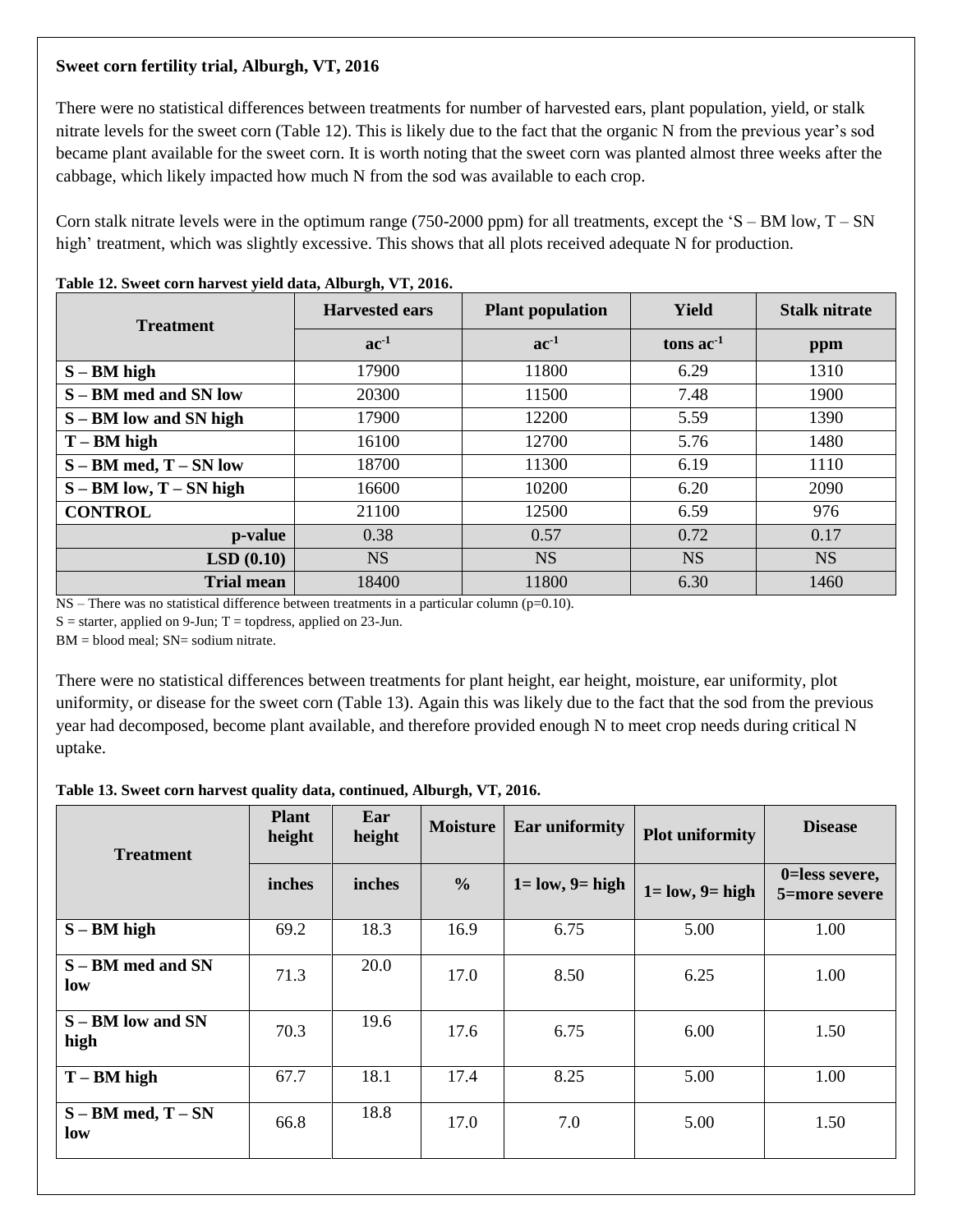| $S - BM$ low, $T - SN$<br>high | 71.2      | 19.6      | 17.1      | 7.50      | 5.25      | 1.00      |
|--------------------------------|-----------|-----------|-----------|-----------|-----------|-----------|
| <b>CONTROL</b>                 | 69.9      | 19.7      | 18.3      | 7.75      | 4.75      | 1.00      |
| p-value                        | 0.37      | 0.69      | 0.66      | 0.25      | 0.89      | 0.87      |
| LSD(0.10)                      | <b>NS</b> | <b>NS</b> | <b>NS</b> | <b>NS</b> | <b>NS</b> | <b>NS</b> |
| <b>Trial mean</b>              | 69.5      | 19.1      | 17.3      | 7.5       | 5.32      | 1.14      |

NS – There was no statistical difference between treatments in a particular column (p=0.10).

 $S =$  starter, applied on 9-Jun

 $T =$  topdress, applied on 23-Jun

There also were no statistical differences observed between treatments for husked ear weight, unhusked ear weight, ear length, ear diameter, and unfilled tip (Table 14).

#### **Table 14. Sweet corn harvest quality data, Alburgh, VT, 2016.**

| <b>Treatment</b>                         | <b>Husked weight</b><br>per ear | <b>Unhusked weight</b><br>per ear | Ear length | Ear diameter | <b>Unfilled tip</b> |
|------------------------------------------|---------------------------------|-----------------------------------|------------|--------------|---------------------|
|                                          | <b>lbs</b>                      | <b>lbs</b>                        | cm         | cm           | cm                  |
| $S - BM$ high                            | 0.5.24                          | 0.718                             | 18.3       | 4.33         | 1.38                |
| S – BM med and SN low                    | 0.542                           | 0.736                             | 18.4       | 4.38         | 1.61                |
| S – BM low and SN high                   | 0.457                           | 0.616                             | 17.4       | 4.24         | 1.85                |
| $T - BM$ high                            | 0.511                           | 0.700                             | 18.2       | 4.35         | 1.81                |
| $S - BM \text{ med}, T - SN \text{ low}$ | 0.497                           | 0.652                             | 18.1       | 4.28         | 1.67                |
| $S - BM$ low, $T - SN$ high              | 0.518                           | 0.722                             | 18.3       | 4.28         | 1.60                |
| <b>CONTROL</b>                           | 0.543                           | 0.725                             | 18.5       | 4.43         | 1.87                |
| p-value                                  | 0.75                            | 0.53                              | 0.43       | 0.96         | 0.48                |
| LSD(0.10)                                | <b>NS</b>                       | <b>NS</b>                         | <b>NS</b>  | <b>NS</b>    | <b>NS</b>           |
| <b>Trial mean</b>                        | 0.513                           | 0.696                             | 18.2       | 4.33         | 1.68                |

NS – There was no statistical difference between treatments in a particular column (p=0.10).

 $S =$  starter, applied on 9-Jun; T = topdress, applied on 23-Jun.

 $BM = blood$  meal;  $SN = sodium$  nitrate.

Soil nitrate levels were comparable among all 7 treatments and no statistical difference was observed (Figure 3). Five out of six fertilizer treatments peaked with soil nitrate-N levels on 5-Jul, which was about one month after the starter fertilizer was applied. It is possible that this spike in nitrate level was due to more of the BM becoming plant available.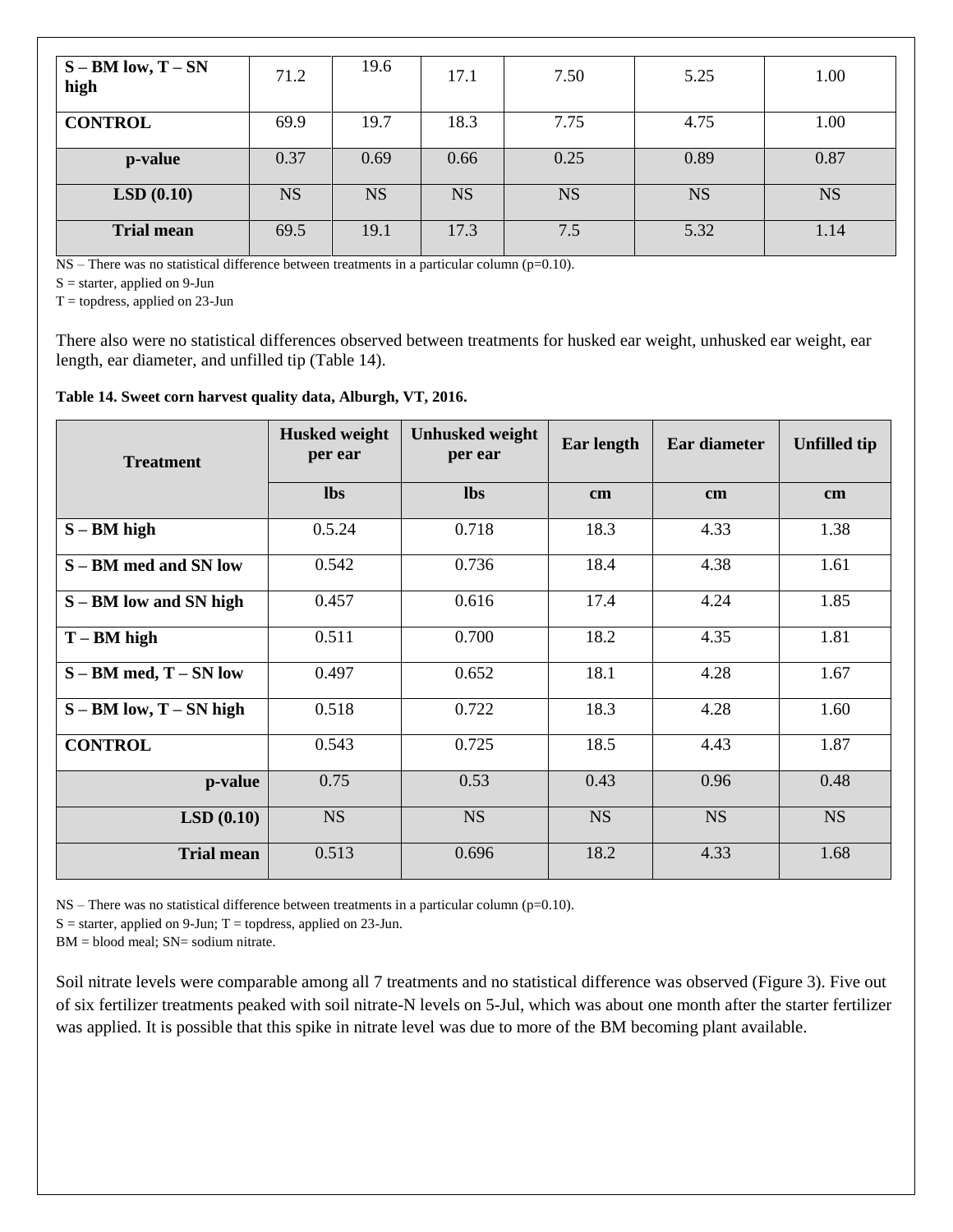

**Figure 3. Soil nitrate levels in the sweet corn fertility trial, p-value > 0.24 for all sample dates, Alburgh, VT, 2016.**  When the sweet corn was planted, the soil temperature was near  $60^{\circ}F$  indicating the soil microbial activity was beginning to decompose the organic matter at a faster pace (Figure 4). Soil moisture was low for portions of the season, however it increased during the month of July.



**Figure 4. Average soil temperature and moisture levels in the sweet corn fertility trial, Alburgh, VT, 2016.**

## **DISCUSSION**

Addition of supplemental fertilizer that included both BM and SN improved cabbage yields above just adding BM or a plowed-down sod crop. This was likely a result of the cabbage being planted into soils with temperatures below 60<sup>o</sup>F. Low soil temperature slows/delays the release of organic N because the microbial population is not very active at that time. In addition, low soil moisture may have also reduced microbial activity and subsequent N mineralization (Figure 5). Hence the addition of SN, which is immediately 100% plant available, provided the cabbage with the N required for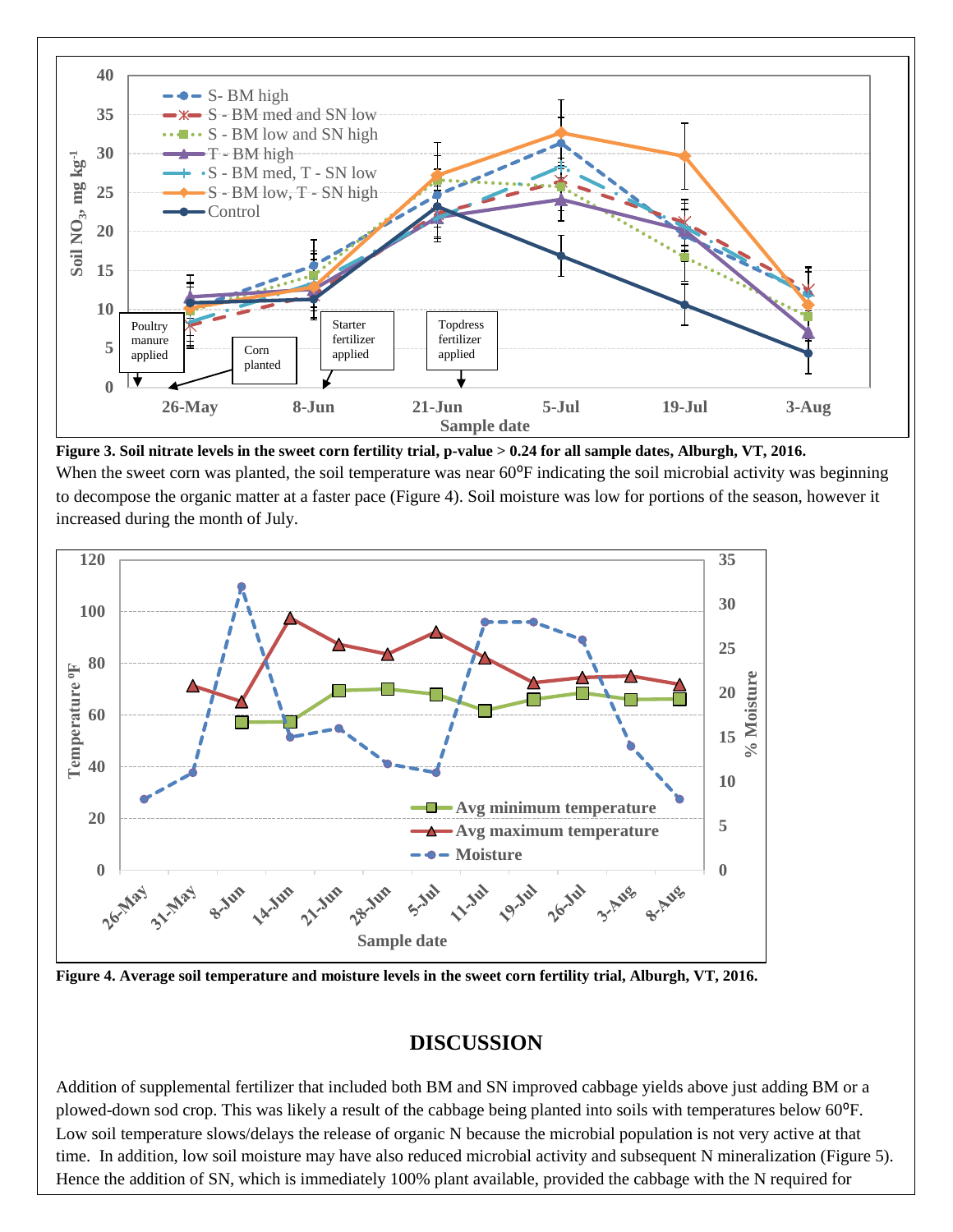optimum growth. Although the BM has high concentrations of N it is in the organic form and must also be mineralized by the microbial population. In this study it took approximately 45 days for the BM to be broken down and released in plant available form. This was too late to supply the cabbage with the majority of its N needs.

The sweet corn was planted later in the season, after the soil had already warmed up to an average of  $71\text{°F}$  and continued to experience relatively warm soil throughout its growing period (Figure 5). In comparison, the cabbage was planted into soil with an average temperature of 62<sup>o</sup>F and, although the soil warmed, it was cooler for the beginning of its growing period. In warmer soil, the sod from the previous year decomposes faster and in that process provides plant available N. In the case of sweet corn, it is likely that the plow-down sod had already substantially decomposed and began providing enough N so that supplemental fertilizer treatments did not have a significant impact on yields and quality. In addition, the sweet corn plots experienced relatively more soil moisture over the course of its entire growing period, which would also aid in sod decomposition (Figure 6).



**Figure 5. Average soil temperature in sweet corn and cabbage plots, Alburgh, VT, 2016.**